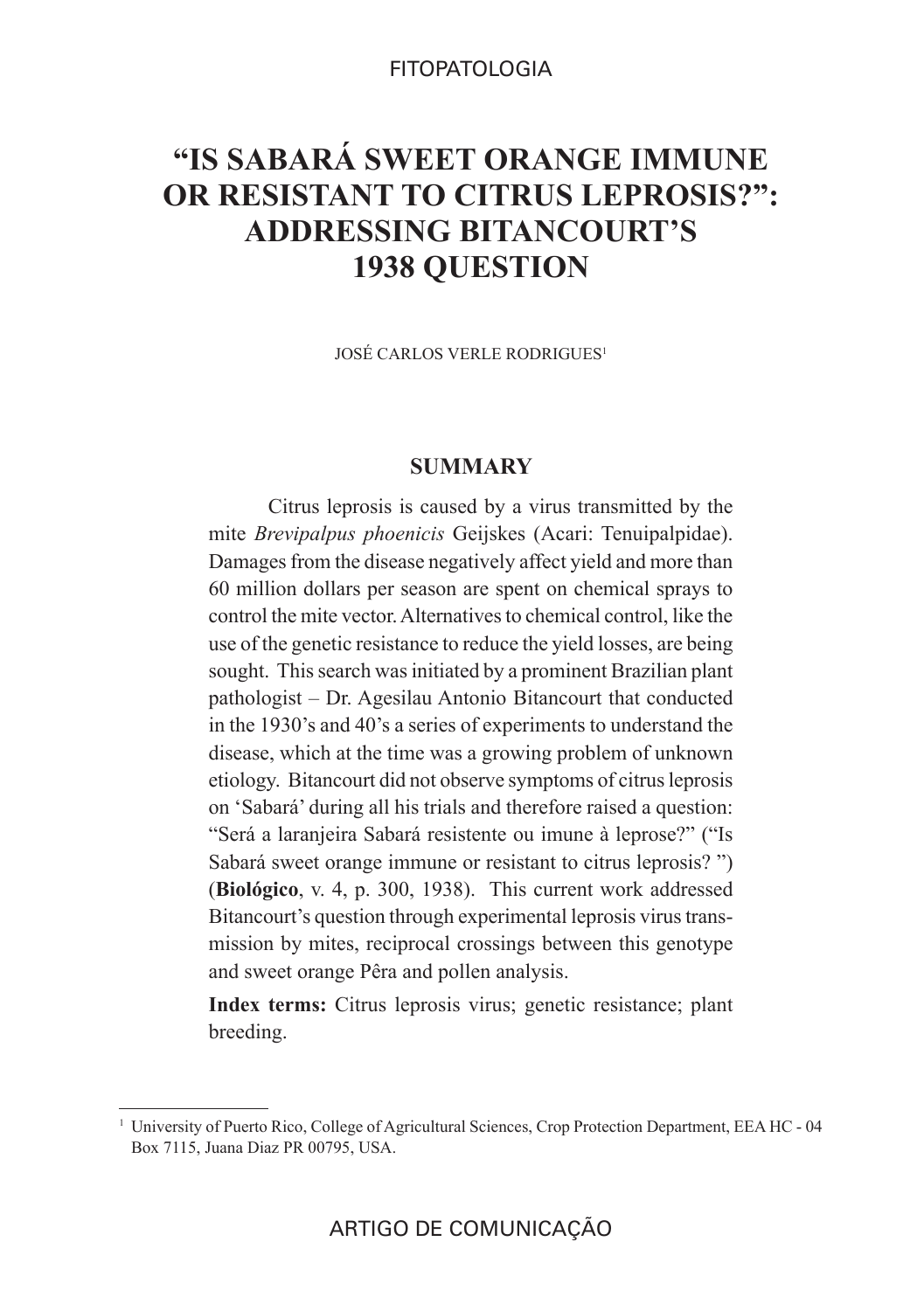# **"SERÁ A LARANJEIRA SABARÁ RESISTENTE OU IMUNE À LEPROSE?" RESPONDENDO À PERGUNTA DE BITANCOURT FEITA EM 1938**

# **RESUMO**

A leprose dos citros, causada por um vírus e transmitida pelo ácaro *Brevipalpus phoenicis* Geijskes (Acari: Tenuipalpidae) é uma das doenças mais importantes na citricultura brasileira. Atualmente, seus danos podem levar a perdas significativas da produção e demandam um controle químico do ácaro vetor, que soma mais de 60 milhões de dólares por ano aos custos de produção. O alto custo e a grande quantidade de princípio ativo utilizados torna necessária a busca de alternativas de combate a essa importante doença, sendo a utilização da resistência varietal um componente extremamente essencial. Esforços nesse sentido foram iniciados pelo eminente fitopatologista Agesilau Antonio Bitancourt, que realizou uma série de experimentos nas décadas de 30 e 40 para entender a doença, que tinha, nessa época, etiologia incerta. Bitancourt não observou sintomas na variedade Sabará e levantou a seguinte questão: "Será a laranjeira Sabará resistente ou imune à leprose?" (**Biológico,** v. 4, p. 300, 1938). Neste trabalho, a questão posta foi analisada através de transmissões experimentais do vírus da leprose por ácaros virulíferos, de cruzamentos com a variedade Pêra (suscetível à leprose) e através de análise palinológica.

**Termos de indexação:** Citrus leprosis virus; resistência genética; melhoramento.

#### **1. INTRODUCTION**

The yield of citrus orchards is severely compromised by inadequate cultural techniques, weather, and especially by losses associated with phytossanitary problems. Wherever it occurs, citrus leprosis plays a major role in reducing the sweet orange yield of citrus orchards (RODRIGUES et al., 2003).

Citrus leprosis was first observed in Brazil in 1933 (BITANCOURT, 1938); before that it was reported in Argentina, Paraguay, Venezuela, and in Florida (EUA), where it later disappeared (CHILDERS et al., 2003a).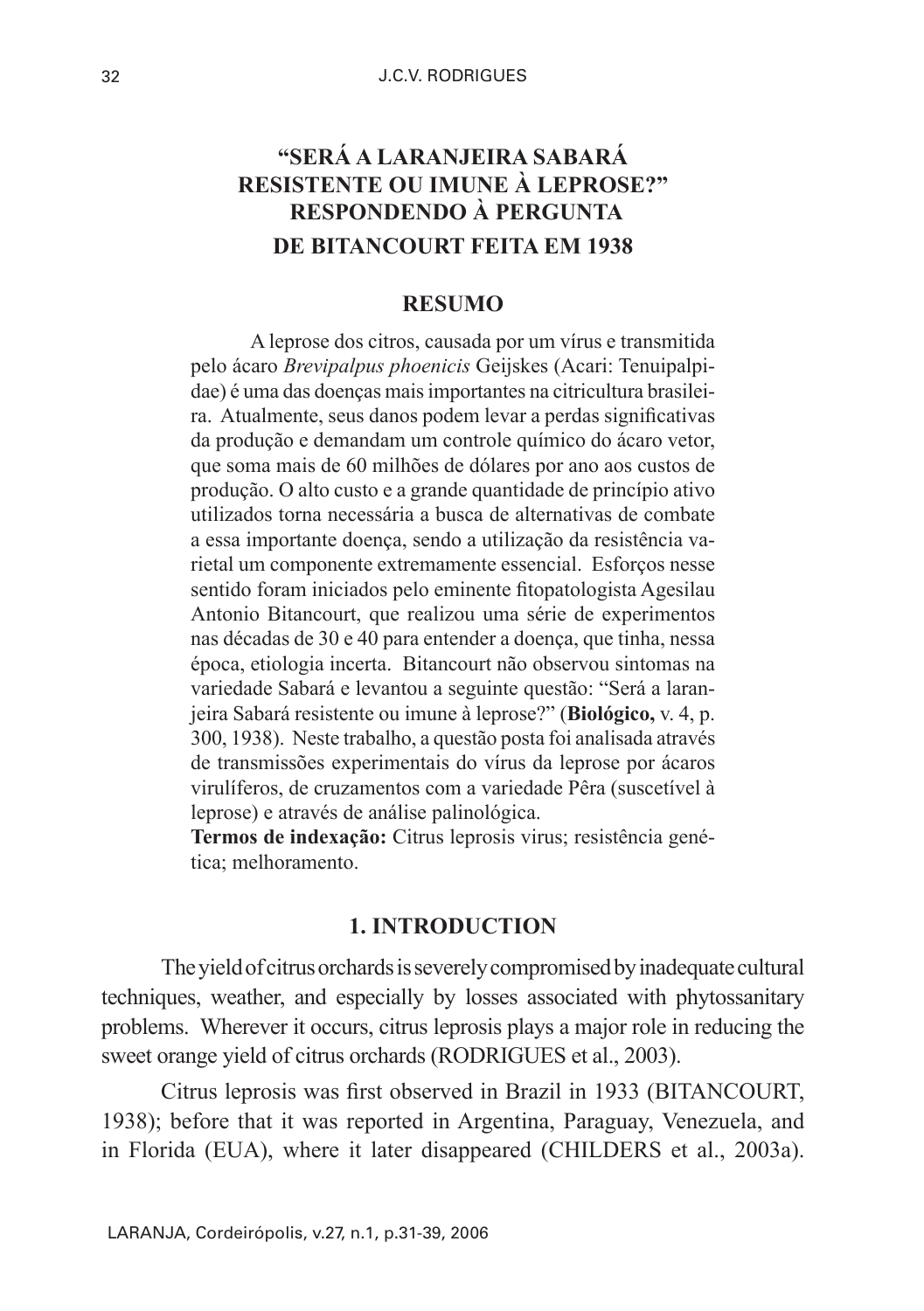Recently the disease has been detected in Panama (DOMINGUEZ et al., 2001), Guatemala (MEJIA et al., 2002), Honduras (RODRIGUES et al., 2004), and Mexico (NAPPO, 2005). Leprosis is the major viral disease affecting citriculture in São Paulo (MÜLLER et al., 2002).

Citrus leprosis virus, cytoplasmic type (CiLV-C), has a single stranded sense positive bipartite RNA genome (+ssRNA) (PASCON et al., 2006) and it is transmitted persistently by the tenuipalpid mite *Brevipalpus phoenicis* (Acari: Tenuipalpidae). This virus can cause drastic reductions in the yield associated with premature fall of leaves and fruits, dieback of twigs, and death of plants in severe outbreaks (RODRIGUES et al., 2003). Unlike a majority of known plant viruses, CiLV-C causes local symptoms and stays restricted to the tissue immediately adjacent to and within the lesions. The vector is a polyphagous species, with a global distribution and broad host range and is found not only infesting citrus, but also other crops and ornamental plants (CHILDERS et al.*,* 2003b) where it becomes more difficult to control. In addition, other non-rutaceous plants have recently been reported as alternative hosts for CiLV-C (RODRIGUES et al., 2005)

There are few reports about citrus leprosis affecting tangerines and tangerine hybrids (i.e. tangor) in field conditions (BITANCOURT, 1955). Since leprosis was discovered in Brazil in the 1930's, few observations have been published on varietal resistance. The Pêra sweet orange, the main variety of the São Paulo citriculture, has been identified as one of the most susceptible varieties (RODRIGUES et al., 2003). BITANCOURT (1938) reported that "Sabará sweet orange" did not show symptoms of leprosis in field conditions. A series of experiments was conducted in the following years, and the results prompted to him the question: "Será a laranjeira Sabará resistente ou imune à leprose?" ("Is Sabará sweet orange immune or resistant to citrus leprosis?"). At that time, he also hypothesized that Sabará could be a hybrid between the sweet orange (*Citrus sinensis* Osbeck) and tangerine (*Citrus deliciosa* Tenore), with the tangerine parent as the source of resistance to leprosis. Now Sabará is recognized as a tangor and it is part of the citrus germplasm bank of Centro APTA Citros Sylvio Moreira (BAG-Citrus) in Cordeirópolis, State of São Paulo, Brazil (DOMINGUES & TULMANN, 2002). In addition, tangor Murcott does not develop leprosis symptoms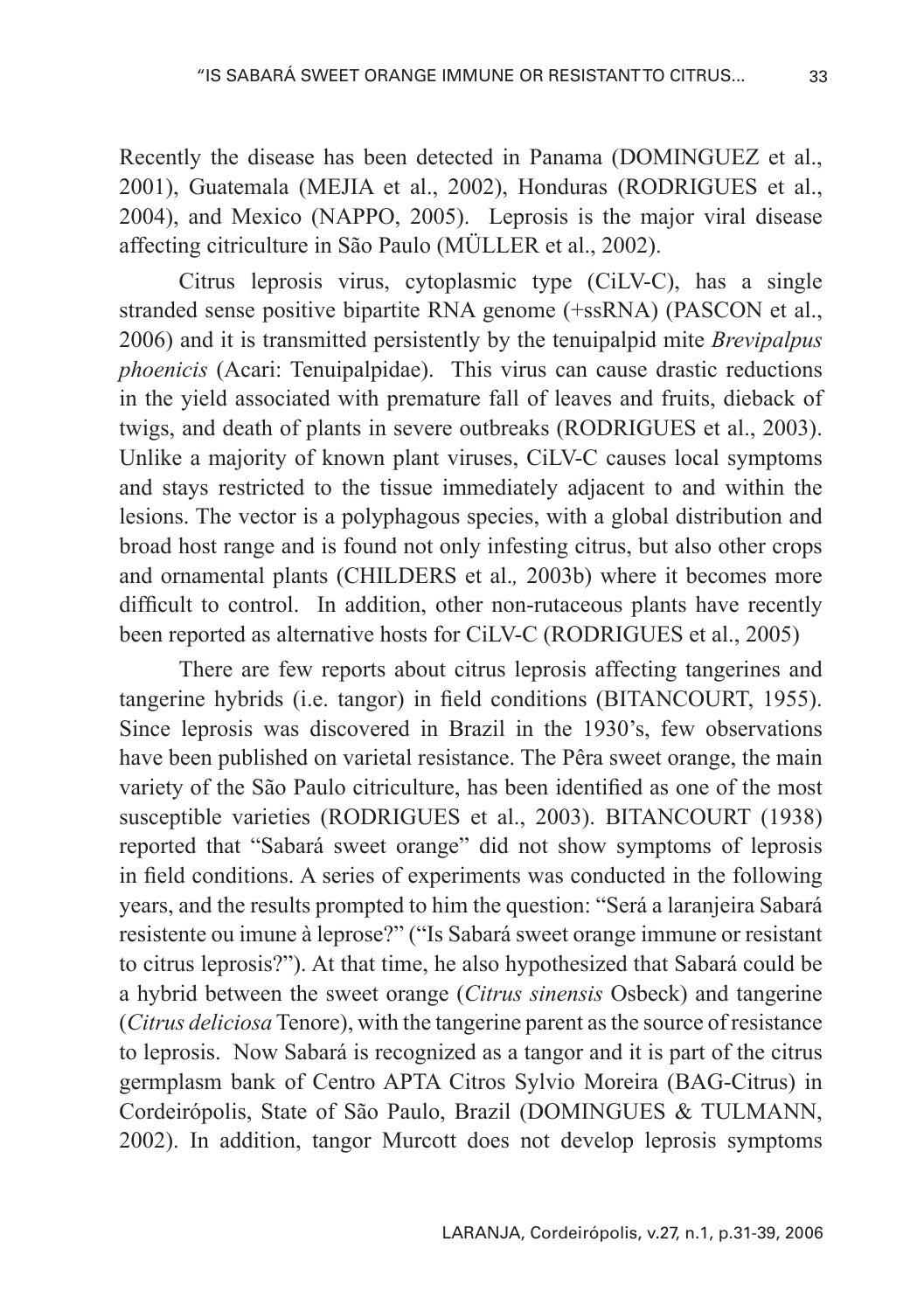(RODRIGUES, 1995), although it allows mite vector colonization, thus corroborating the hypothesis that the tangors had possibly inherited some resistance to leprosis from the tangerine parent.

This work addresses the question posited by BITANCOURT (1938) by characterizing the response of the citrus accession Sabará present at the active bank of citrus germplasm of BAG-Citrus, in greenhouse conditions under infestation of viruliferous *Brevipalpus phoenicis* mites. Also, tentative reciprocal crossings were conducted between sweet orange Pêra and Sabará, and pollen morphology of Sabará was analyzed.

# **2. MATERIALS AND METHODS**

**Plant material** - access CV 210 was used, originated from BAG-Citrus, and described as Sabará tangor (DOMINGUES & TULMANN, 1998). Seedlings with ten leaves were maintained in one-liter pots and kept in a greenhouse. Plants of mandarin, sweet orange and grapefruit were maintained in the same way and included in the experiment (Table 1).

**Mite Transmission Assays** - *Brevipalpus phoenicis* mites (Genbank accession no.- AY320027) had been transferred to leaves with symptoms of citrus leprosis and kept there for 48 hours for acquisition of the CiLV-C. The source of the isolated CiLV-C was a Cleópatra mandarin (*C. reshni* Hort. ex Tanaka) described in RODRIGUES et al. (2000). After 48 hours, the mites were transferred (30-40 mites per plant) to test plants (Table 1). Six

| <b>BAG-Citrus accession</b> | Description                  | Plants              |               |
|-----------------------------|------------------------------|---------------------|---------------|
|                             |                              | number <sup>1</sup> | $\frac{0}{0}$ |
| CV 199                      | Mandarin Cleópatra           | 6/6                 | 100           |
| CV 70                       | Sweet orange Seleta Vermelha | 5/6                 | 83            |
| CV 322                      | Grapefruit Marsh Seedless    | 0/6                 | 0             |
| CV 210                      | Sabará tangor                | 7/12                | 58            |

Table 1. Reaction of citrus plants 90 days after infestation with viruliferous *Brevipalpus phoenicis*, under greenhouse conditions

 $<sup>1</sup>$  - #/# - Plants showing symptoms/plants infested with viruliferous mites.</sup>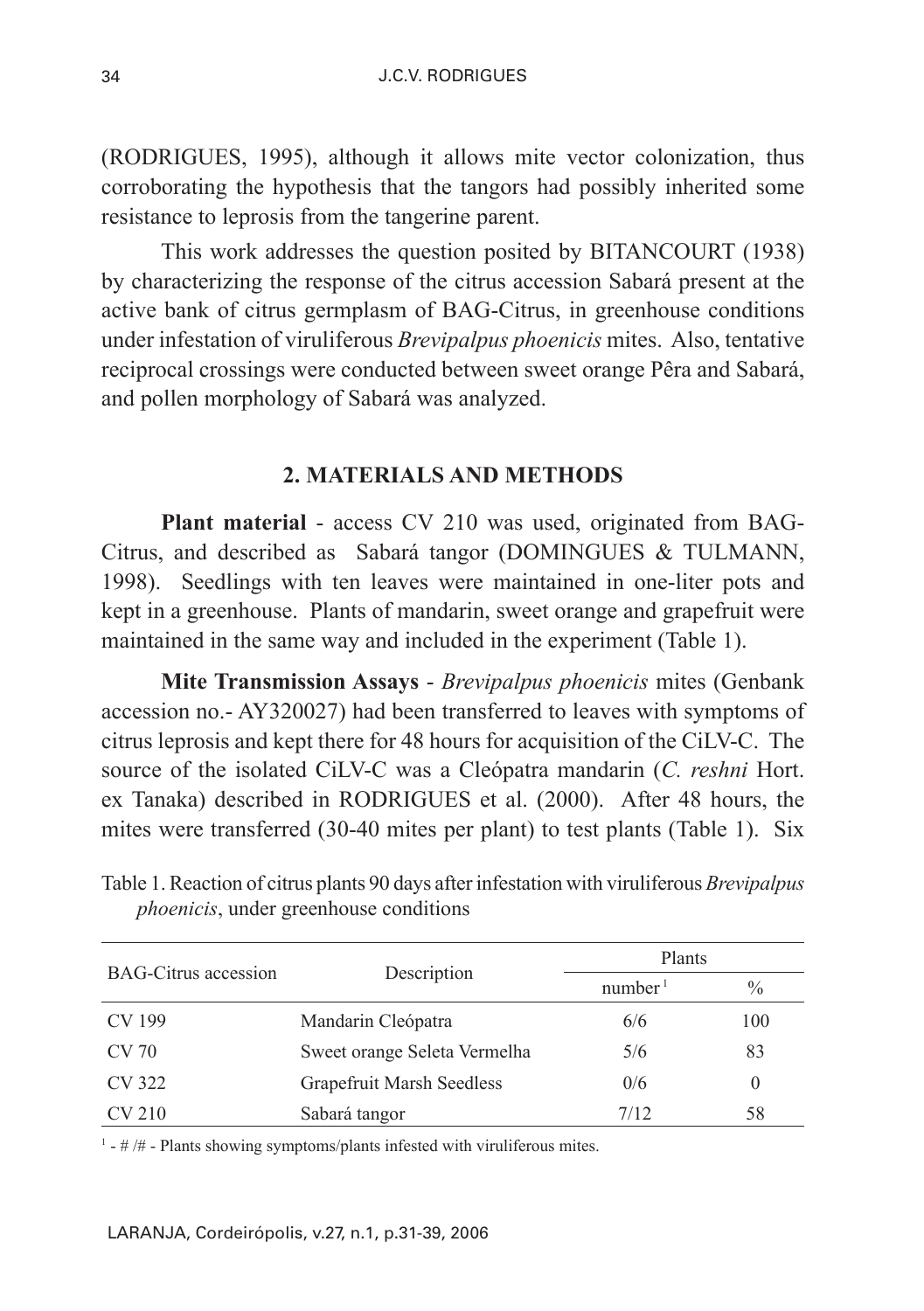plants of each access were not infested and were kept as controls. The plants were kept in a greenhouse for 90 days after the infestation and checked for development of symptoms.

**Crossings** - reciprocal crossings were conducted with Sabará and sweet orange Pêra. Developed fruits were harvested and the seeds removed, washed, and sown in plastic trays for germination. The plants had been evaluated for the presence of hybrids, through screening with random primers (RAPD) according to CRISTOFANI (1997).

**Pollen Analysis** - palynologic analysis was conducted in order to see if Sabará pollen grains had the regular formation expected of viable grains. First pollen was subjected to acetolysis and then slides were prepared for morphological analysis using an optic microscope in accordance with BARTH (1998).

#### **3. RESULTS AND DISCUSSION**

**Reaction to citrus leprosis** - access CV 199 Cleópatra mandarin showed 100% of the plants with the symptoms (highest index observed in the assay). The origin of viral inoculum (from this species) could have played an important role in that high susceptibility. The Sabará tangor (CV 210), which appeared resistant or immune to leprosis in the assays conducted by BITANCOURT (1938, 1955), presented symptoms of the disease, although less severe than those observed in other genotypes (Table 1 and Figure 1). Virus-like particles were observed by electron microscope. These results could indicate a partial resistance in Sabará tangor, and could explain the absence of leprosis symptoms in this genotype in the field assays (i.e. "*field immunity"* - COOPER & JONES, 1983). The small size of the lesions observed in Sabará in this study (data not shown) can reflect a lower rate of expansion of the lesion ( $K_{\text{exp}}$  - radial lesion expansion rate (mm/day)) in this genotype when compared with others that are more susceptible. Perhaps at the cellular level, the virus moves less efficiently in this particular variety. This in turn could be an important component of leprosis epidemiology in the orchard, as suggested for some fungal foliar diseases (BERGER et al., 1997). Leprosis is a polycyclic disease in São Paulo environmental conditions.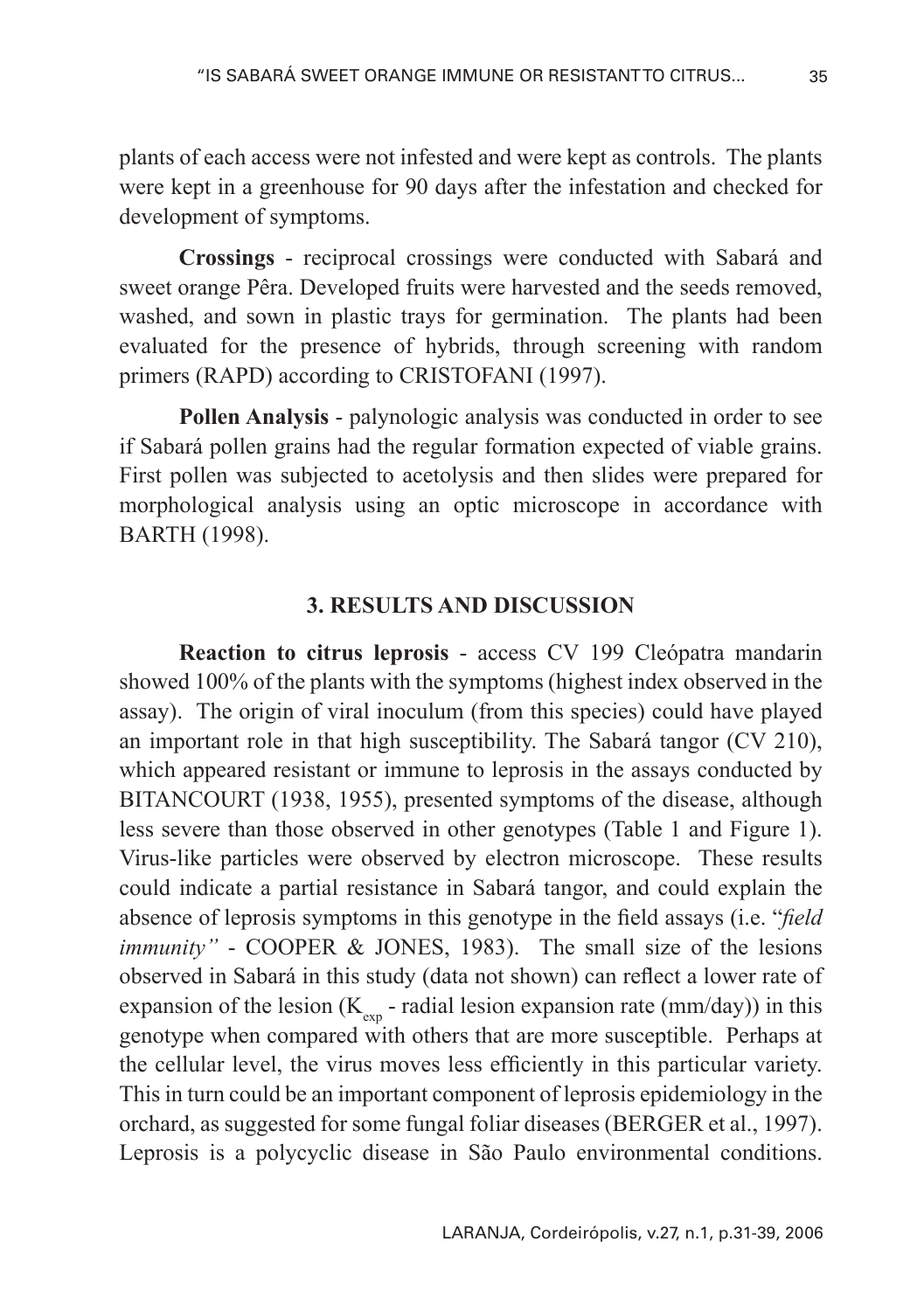The smaller lesions would provide less leaf area for infecting mites, and thus over the course of a season fewer mites would become viruliferous. Consequently, it would be less likely that the virus would persist in plants with this sort of resistance



**Figure 1.** Biologist Rubem N. Tomita stands on the side of Sabará tangor at germplasm bank, Cordeirópolis, São Paulo, June 10th, 1996. Left superior - Symptoms of citrus leprosis in Sabará tangor 90 days after infestation with viruliferous mites.

The type of resistance to leprosis observed in Sabará and in other tangors could be useful if transferred to other citrus genotypes. Also, the quality of juice from Sabará is similar to sweet orange varieties (DONADIO et al., 1995). Also, grapefruit showed no symptoms of leprosis (both in this experiments and all field observations conducted by the author). However, other questions about the nature of these resistances must be addressed before crosses with this genotype are worth pursuing.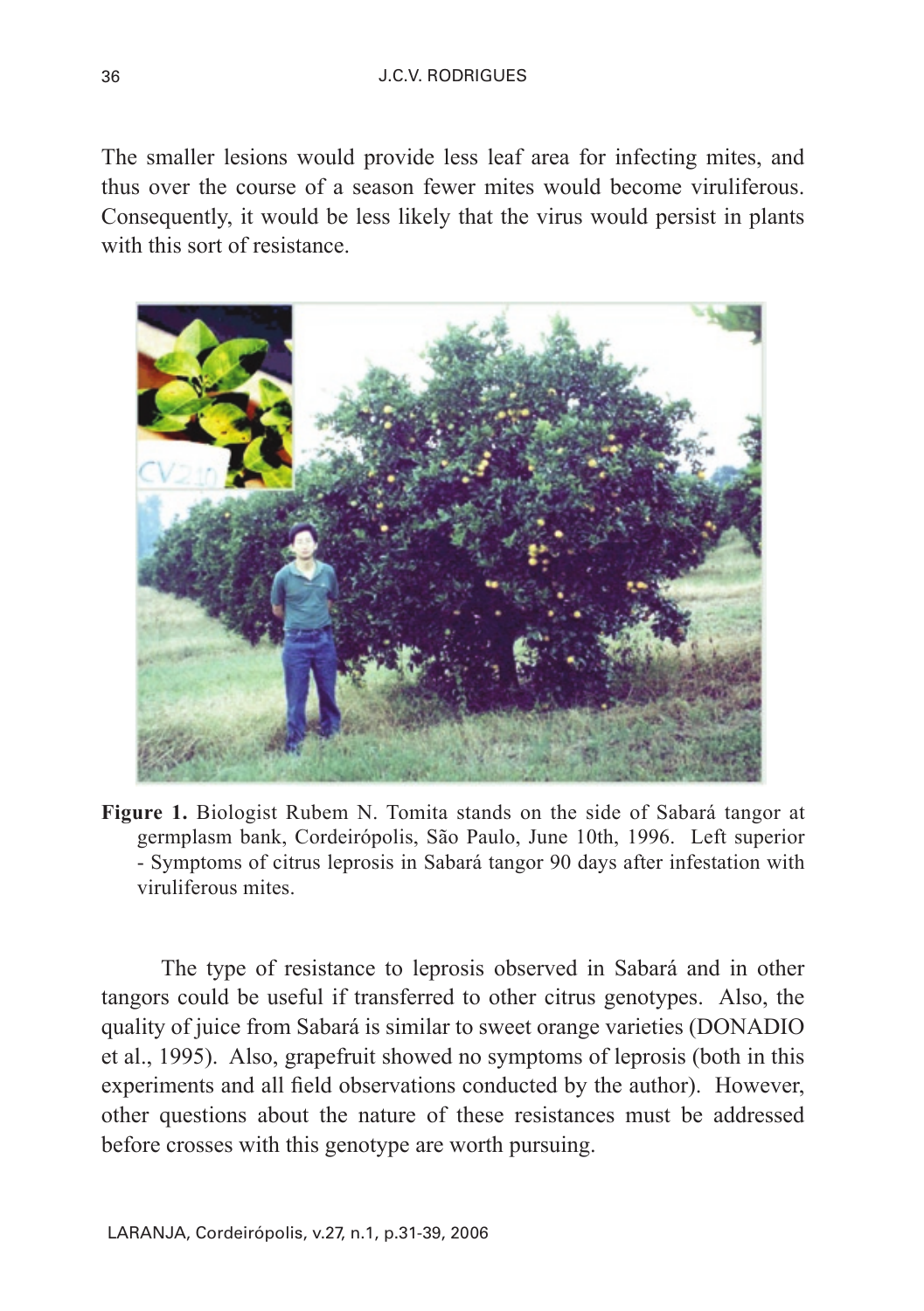**Crossings** - RAPD analysis showed that the seedlings from the reciprocal crossings were all nucellars - no hybrids resulted. This could indicate: 1) incompatibility between the parental types; 2) infertility or malformation of the reproductive structures of Sabará, as Pêra, produces viable crossings with other citrus genotypes (CRISTOFANI, 1997); 3) lower competitive capacity of possible zygotic embryos compared with nucellar embryos.

**Palinology analysis** - Sabará pollen grains observed under an optic microscope showed a discontinuity and irregularity in the reticulate exine pattern in contrast to what is characteristic for other citrus species (RODRIGUES et al.*,* 1998). This is a strong indication for a bad formation of the pollen grains (BARTH, 1998) and supports the hypothesis that Sabará is a hybrid.

Therefore, in response to Bitancourt, Sabará tangor is not immune to citrus leprosis, but appears to present some sort of resistance to the virus, which may restrict the persistence of the disease in the field.

#### **ACKNOWLEDGEMENTS**

I would like to thank the Centro APTA Citros Sylvio Moreira for plant material and greenhouse facilities. Thanks also to Dr. Mariangela Cristofani-Yaly for help with the plant crosses and Dr. Rubens N. Tomita for fruitful discussion during the development of this work. The author received scholarship from CAPES – Coordenação de Aperfeiçoamento de Pessoal de Nível Superior at graduate program of University of São Paulo, Centro de Energia Nuclear na Agricultura.

#### **REFERENCES**

- BARTH, O.M. **Paleopalinologia** IGL 791 Universidade Federal do Rio de Janeiro, Centro de Ciências Matemáticas e da Natureza, Instituto de Geociências, Departamento de Geologia, Laboratório de Palinologia. Rio de Janeiro – (RJ), 1998 (Apostila).
- BERGER, R.D.; BERGAMIN FILHO, A. & AMORIN, L. Lesion expansion as a epidemic component. **Phytopathology**, v.87, p.1005-1013, 1997.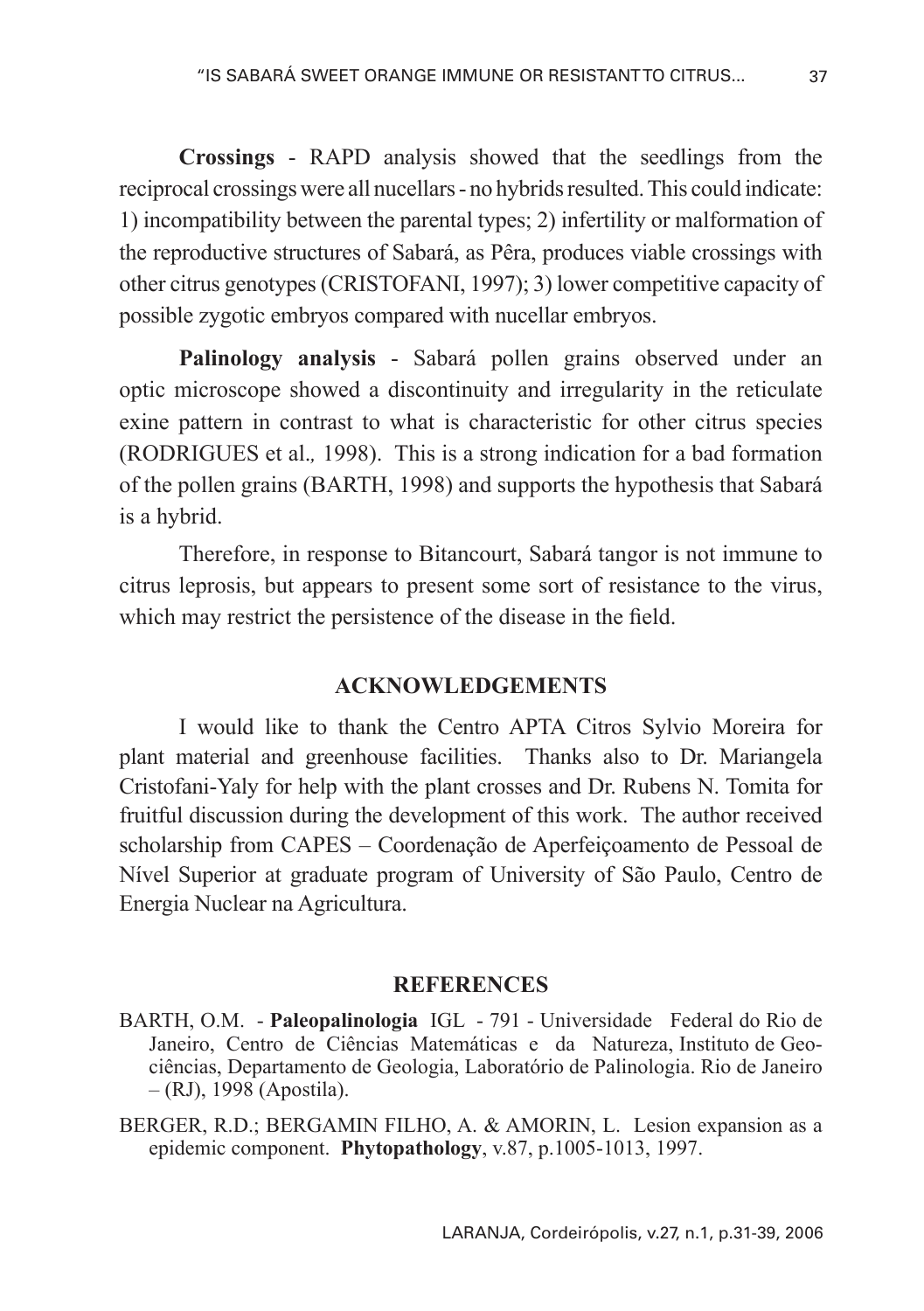- BITANCOURT, A.A. Estudos sobre a leprose dos citros. I- Distribuição geográfica e sintomatologia. **Arquivos do Instituto Biológico**, v.22, p.161-218, 1955.
- BITANCOURT, A.A. Será a laranjeira Sabará resistente ou imune à leprose? **Biológico** v.4, p. 300, 1938.
- CHILDERS, C.C.; RODRIGUES, J.C.V.; DERRICK, K. S.; ACHOR, D.S.; FRENCH, W.J.V.; WELBOURN, W.C.; OCHOA, R. & KITAJIMA, E.W. Citrus leprosis and its status in Florida and Texas: past and present. **Experimental and Applied Acarology**, v. 30, p.181-202, 2003a.
- CHILDERS, C.C.; RODRIGUES, J.C.V. & WELBOURN, W C. Host plants of *Brevipalpus californicus*, *B. obovatus*, and *B. phoenicis* (Acari: Tenuipalpidae) and their potential involvement in the spread of one or more viral diseases vectored by these mites. **Experimental and Applied Acarology**, v. 30, p. 29-105, 2003b.
- COOPER, J.I. & JONES, A.T. Responses to plants viruses: proposals for the use of terms. **Phytopathology**, v.73, p.127-128, 1983.
- CRISTOFANI, M. **Mapas de ligação de** *Citrus sunki* **Hort. ex. Tan. e** *Poncirus trifoliata* **Rubidoux e localização do gene de resistência ao vírus da tristeza**. Tese (Doutorado), Universidade de Sao Paulo, 1997.
- DOMINGUES, E.T. & TULMANN, A.N. Banco Ativo de Germoplasma de Citros e sua importância para o melhoramento. **Laranja**, Cordeirópolis, v. 19, p. 343- 364, 1998.
- DOMINGUEZ, F. S.; BERNAL, A.; CHILDERS, C. C., & KITAJIMA, E. W. First report of citrus leprosis in Panama. **Plant Disease,** v.85, p.228, 2001.
- DONADIO, L. C. ; FIGUEIREDO, J. O. de; PIO, R. M.: Variedades cítricas brasileiras. Jaboticabal: FUNEP, 1995. 228 p.
- MEJIA, L.; PANIAGUA, A.; CRUZ, N.; PORRAS, M. & PALMIERI, M. **Citrus leprosis, disease that endangers plantations in Guatemala**. Proc. 42nd Ann. Mtg. Amer. Phytopathol. Soc., Caribbean Div., Antigua, Guatemala, 17-19 June, 2002. (Abstr.)
- MÜLLER, G. W; CARVALHO, S.A.; MACHADO, M.A. & RODRIGUES, J.C.V. **Controle das doenças causadas por virus e similares em citros**. In: ZAMBO-LIM, L.; VALE, F.X. Ribeiro do; Monteiro, A.J.A. & Costa, H. (Org.). Controle de doenças de plantas - Fruteiras. Visconde do Rio Branco, 2002, v. 1, p. 247-277
- NAPPO North American Plant Protection Organization's. Detection of Citrus Leprosis Virus in the state of Chiapas, Mexico. In.: **Official Pest Reports** http: //www.pestalert.org/ 2005.